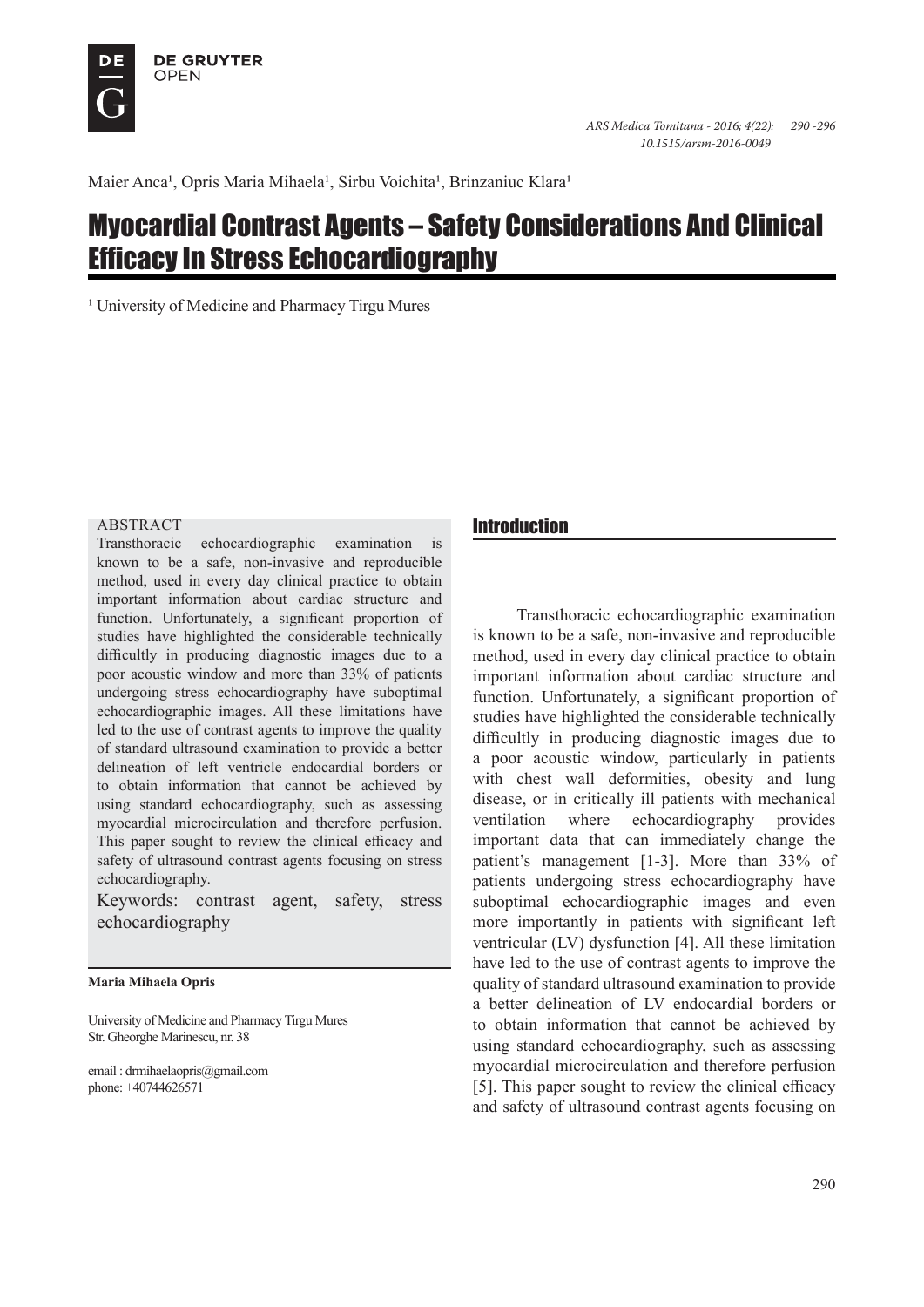stress echocardiography.

#### Contrast agents

In ultrasound contrast echocardiography, the contrast agent currently used is acoustically active gas filled microbubbles with a protein, lipid or polymer stabilising shell and a diameter smaller than red blood cells [6], administered by intravenous injection as a bolus or as a continuous infusion, remaining confined within the intravascular space and passing through the pulmonary capillary bed. Microbubblebased agents are isotonic to human plasma, and after the microbubbles are destroyed, the shell is removed by the reticuloendothelial system, while the gas is eliminated through the respiratory system [7].

The earliest references to contrast agents in ultrasound imaging dates from 1968, when Gramiak and Shah first introduced the idea of injecting agitated saline into the supravalvular aorta during echocardiographic examinations, producing large and unstable microbubbles, spreading into solutions in less than 10 seconds [8]. Over the years several contrast agents have been studied; the first generation was highly unstable, dissolved rapidly in blood and lost their echogenicity. Because of their large diameter, larger than the capillary lumen, a significant amount of microbubbles were filtered by the lungs, while air-filled bubbles smaller than red blood cells  $(\leq 7 \mu m)$  were able to pass through pulmonary microcirculation but collapsed in a few seconds due to surface tension and surrounding blood pressure, resulting in gas diffusion from the microbubbles into the blood [9;10]. The first microbubble-based contrast agent commercially available in Europe in 1991 approved for echocardiography to detect cardiac shunts was Echovist (Schering, Berlin, Germany), but the air-filled microbubbles stabilised within a galactose matrix corresponding to the peripheral shell were not stable enough to pass through the lungs after a peripheral intravenous injection [7]. To overcome these limitations two major changes were made. First Albunex (Mallinckrodt, St. Louis USA) was produced by sonicating 5% of human albumin to obtain a protein shell to stabilise the air-filled microbubbles [11] and because of their sensitivity to pressure changes and their very short half-life  $(\leq 1 \text{ min})$  it is no longer in production [7]. Then a fatty acid - palmitic acid - was used to cover the air-filled microbubbles of the agent Levovist (Schering AG, Berlin, Germany) to reduce surface tension in order to increase the stability and to allow for multiple recirculation (1-5 min) [12].

Even so things were far from what would be an ideal contrast agent, meaning an inert, stable during transpulmonary passage agent, persisting within the blood or with a well-specified tissue distribution, ensuring the necessary time for imaging examination. Under these conditions, a second generation of contrast agents was needed. The air in the bubble was changed to higher molecular-weight gases, such as perfluorocarbons and sulphur hexafluoride gas, with a low diffusion coefficient and low solubility in blood, persisting longer in the bloodstream, and the shell was design to improve the stability of the microbubbles [7].

A number of ultrasound contrast agents have been developed: EchoGen (Sonus Pharmaceuticals, USA), Optison (GE Healthcare, Princeton, NJ, USA), Definity (marketed in North America as Luminity by Lantheus Medical Imaging, North Billerica, MA, USA), Sonazoid (GE Healthcare, Oslo, Norway), SonoVue (Bracco, Milano, Italy), are some examples of agents known as 'second generation contrast agents'.

EchoGen (Sonus Pharmaceuticals, USA) is a perflenapent liquid emulsion which contains dodecafluropentane liquid in the dispersed phase and shifts to a gas phase at body temperature, creating microbubbles [7; 13]. Despite having received European approval for cardiac use in 2000, it was withdrawn from the market by Sonus Pharmaceuticals.

Optison (GE Healthcare, Princeton, NJ, USA) is a second generation contrast agent consisting of sonicated albumin microspheres filled with octafluoropropane (perflutren) with a mean diameter of  $3 - 4.5 \mu m$  for the microbubbles [14; 15].

Definity (Lantheus Medical Imaging, North Billerica, MA, USA) contains octafluoropropane (perflutren) encapsulated in an outer lipid shell,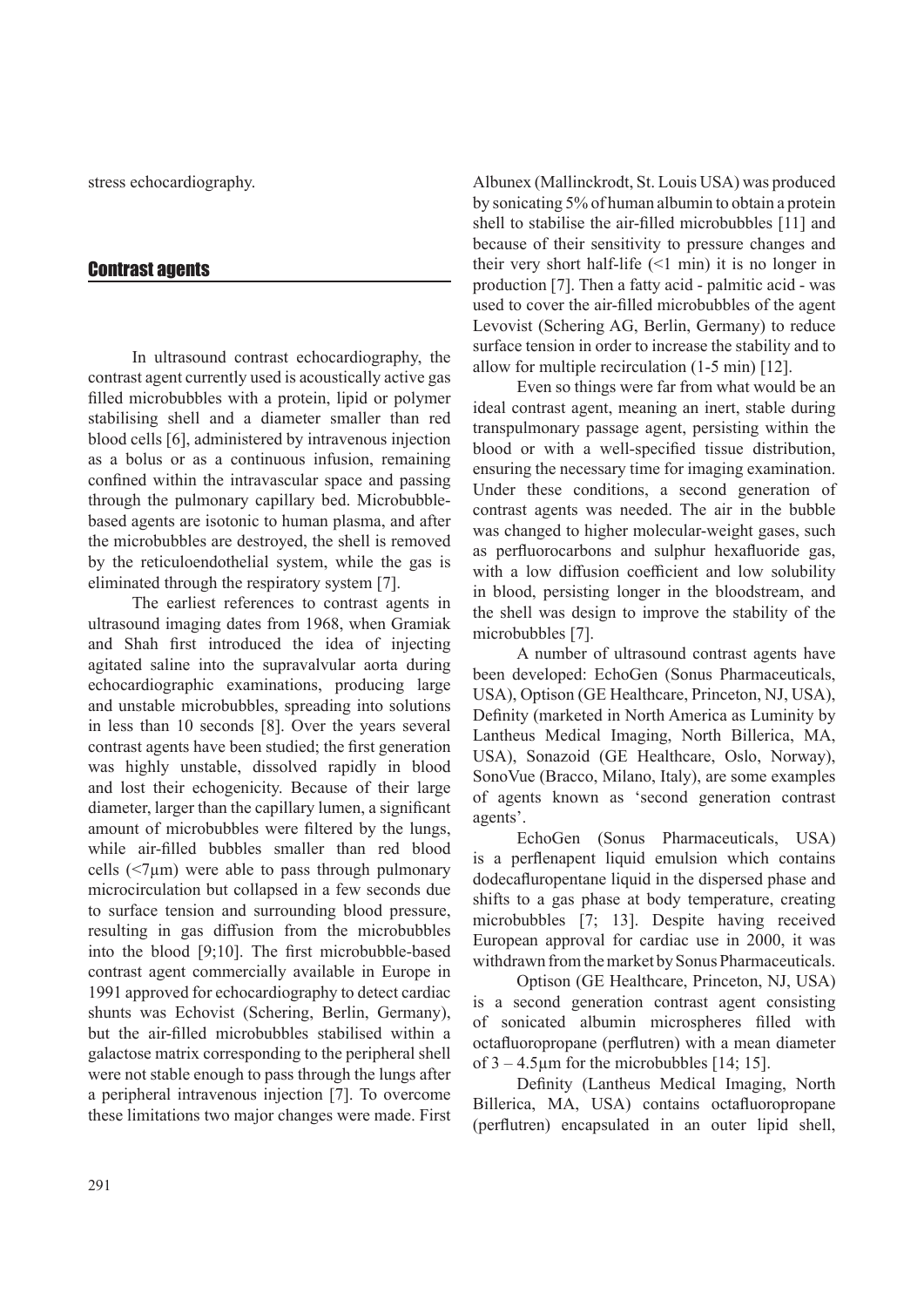consisting of a single layer of phospholipids and with a medium diameter of 2.5µm. It is rapidly cleared from systemic circulation through the lungs, and in most cases after a few minutes (4-5 min) perflutren was undetectable in blood and expired air [16;17].

Sonazoid (GE Healthcare, Oslo, Norway) consists of microbubbles containing perfluorobutane within a hydrogenated egg phosphatidylserine shell, with a well-defined size range and a mean diameter of 3 µm [18].

SonoVue (Bracco, Milano, Italy) consists of microbubbles containing sulphur hexafluoride within a flexible phospholipid shell and with a mean diameter of 3 µm. The low solubility of the gas, the stability of the phospholipid shell and the uniformity of the microbubble diameter provides high and prolonged stability in the blood. After destruction of the microbubbles, more than 80% of the gas is exhaled through the lungs in 11 min [19].

### Safety considerations

In 1997, the US Food and Drug Administration (FDA) approved the use of contrast agents to improve the quality of standard ultrasound after considering safety and efficacy data. The studies performed found no significant changes in systemic or pulmonary hemodynamic, myocardial contractility or perfusion [20]. After reporting some adverse events due to contrast agent administration, the FDA and the European Medicines Agency (EMEA) imposed a number of restrictions in cardiac practice. In May 2004, the EMEA temporary suspended the use of Sonovue (Bracco, Milano, Italy) for cardiac indications, based on reports of 3 cases of fatal adverse events and 19 cases of severe, non-fatal adverse events with a temporal relationship to this contrast agent administration in a post-marketing analysis of 157,838 studies. In July 2004, the Committee for Medical Products for Human Use (CHMP) recommended reinstatement for cardiac indication with some restrictions (exclusion of patients with recent acute coronary syndrome or

clinically unstable ischaemic cardiac disease) [19]. In October 2007, after a similar post-marketing analysis, the FDA mandated that a 'black box' warning be placed on Definity (Lantheus Medical Imaging, North Billerica, MA, USA) and Optison (GE Healthcare, Princeton, NJ, USA), following reports of postcontrast adverse reactions, including 11 deaths (10 after the administration of Definity and one after Optison) which appeared to be temporally related, but not clearly causally attributable to ultrasound contrast agent administration. Four fatal cases occurred within 30 minutes after administration (one in a ventilated patient with sepsis, two in patients with severe heart failure and one after a stress test) and six cases that occurred up to 12 hours after contrast injection associated with serious underlying conditions [21]. To better define the risk-benefit relationship associated with the use of contrast agents in echocardiographic studies a number of retrospective studies were performed [22-25]. In a retrospective study design to examine the short- and long-term safety profiles associated with the use of ultrasound contrast agents, Dolan et al. analysed 42,408 patients from 3 different medical centres who had baseline suboptimal images and/or underwent myocardial perfusion imaging and received contrast agents; 18,749 underwent stress echocardiography. No deaths or acute myocardial infarction were observed within 30 min; 1 death and 5 nonfatal myocardial infarctions were observed within 24 h. These serious adverse events, occurring within 24 h after the contrast injection, could be explained by the patient's underlying condition or to induced ischaemia during stress echocardiography. In conclusion the risk of both short-term and long-term events (nonfatal myocardial infarction and death) after contrast administration were very low and the incidence of adverse events was similar in patients who did or did not receive ultrasound contrast agent during stress echocardiography [20]. More recently, in a retrospective observational outcome study design to compare all-cause 48 h and hospital stay mortality in critically ill patients who underwent echocardiography either with or without ultrasound contrast agent, Main et al. showed an association with a 28% lower mortality at 48 h in patients undergoing echocardiography with contrast agent in comparison with patients undergoing non-contrast-enhanced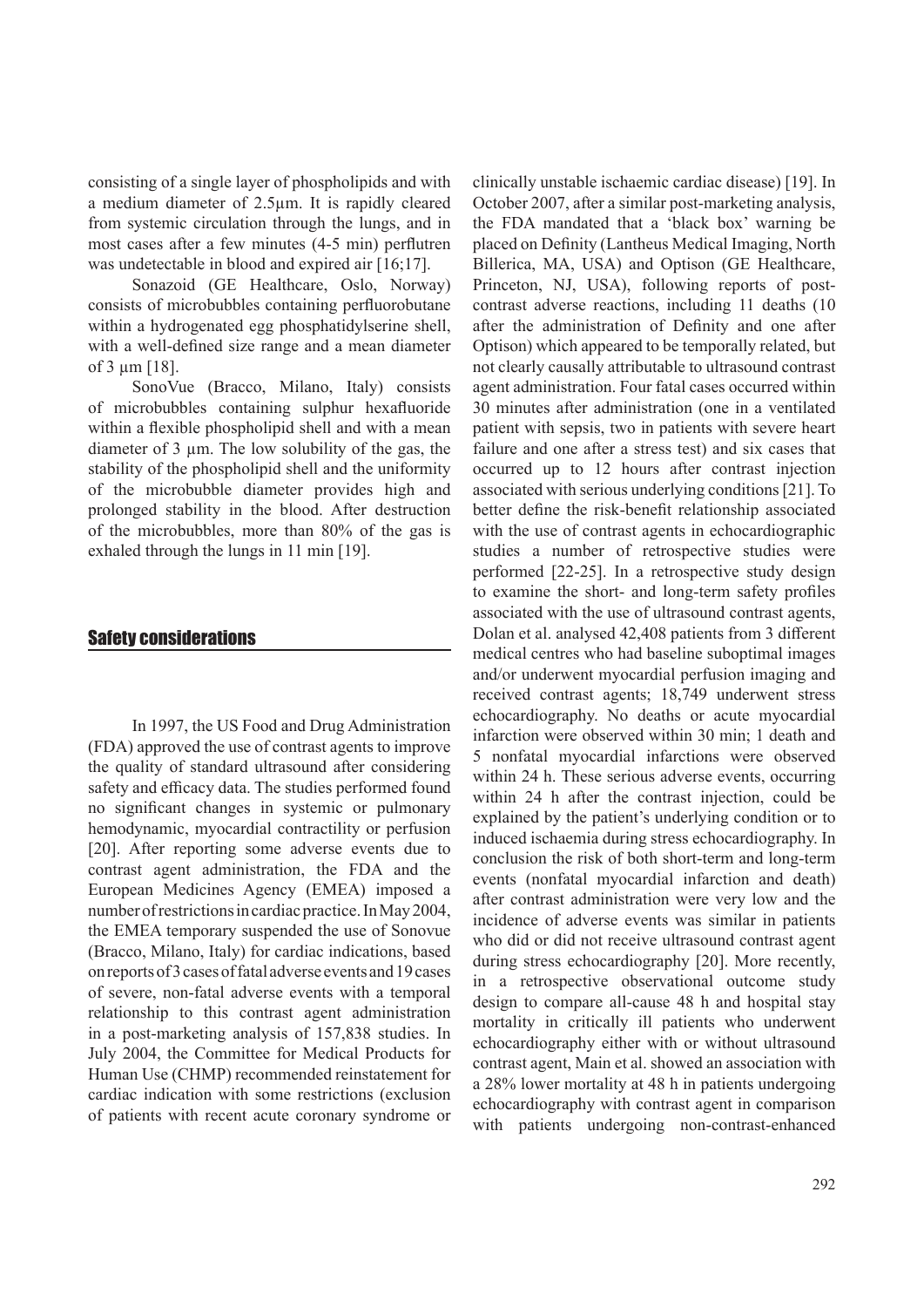echocardiography. Possible explanations for these results could be a better management of patients due to more timely and accurate diagnosis after contrast agent administration and avoidance of other invasive tests [22].

The current FDA labelling is as follows: 'Serious cardiopulmonary reactions, including fatalities, have occurred uncommonly during or following perflutren-containing microsphere administration. Most serious reactions occur within 30 minutes of administration. Assess all patients for the presence of any condition that precludes Definity/ Optison administration. Always have resuscitation equipment and trained personnel readily available'. The current contraindications to contrast are: (1) right-to-left, bidirectional, or transient right-to-left cardiac shunts; (2) hypersensitivity to perflutren; and (3) hypersensitivity to blood, blood products, or albumin (in the case of Optison only) [26].

Although anaphylactoid reactions to ultrasound contrast agents are rare, it is recommended to use a protocol in the echocardiography laboratory for early recognition and effective management of these acute life-threatening reactions [26]. The most severe forms are associated with bronchospasm, shock (hypotension, hypoxemia), and other reactions include urticaria, palmar erythema, back pain (more common with Definity), central nervous reactions: seizures, convulsions and altered consciousness. The main hypothesis for these reactions is related to a complement-mediated idiosyncratic reaction that can also be observed with other liposomal drugs. Lipid particles are likely to produce this C activation-related pseudoallergy-like syndrome (CARPA). A CARPAlike syndrome can occur, but it is rare  $(1:10,000)$ , and it is unknown if it is causally related to any of the reported deaths, and should not be considered an excuse for not using contrast [27].

Therefore, clinical evidence based on a large patient database showed that contrast echocardiography is a safe and useful diagnostic tool to evaluate cardiac structure and function with a high benefit-to-risk ratio and with less risk than other commonly used contrast agents in other imaging modalities [26].

## Contrast stress echocardiography

The currently available ultrasound systems have pre-programmed settings for control echocardiography that can be adapted in order to optimise the study. A low mechanical index (MI) (0.1-0.3) is recommended to avoid disruption of microbubbles and allows for continuous image acquisition, while a high mechanical index  $(>0.5)$ destroys the bubbles [28]. The real-time very low MI techniques permit the enhanced detection of microbubbles within the LV cavity and myocardium, enabling cardiac function and myocardial perfusion information to be obtained at the same time [26;29]. In order to quantify myocardial perfusion, a stable concentration of the contrast agent is required, and after the high mechanical index ultrasound flash to destroy the bubbles, continuous imaging at low mechanical index follows to display the replenishment of the myocardium with microbubbles in real time [29].

Stress echocardiography is a widely used technique for detecting the presence and extent of myocardial ischaemia and myocardial viability in patients with LV dysfunction. Because both myocardial ischaemia and myocardial viability criteria are based on wall motion abnormalities, an accurate visualisation of all walls of the LV is needed [28]. Ultrasound contrast agents produce myocardial opacification and improve the delineation of the endocardial borders, allowing for an accurate assessment of LV volume and function. Wall motion analysis using enhanced LV opacification led to improvements in the sensitivity, specificity, better reproducibility and diagnostic accuracy compared to those who did not require UCAs [20; 30; 31;32]. Ultrasound contrast agents should be used during stress echocardiography whenever suboptimal images exist for the quantification of chamber volumes and ejection fraction as well as the assessment of regional wall motion. Suboptimal images are defined as the inability to detect two or more contiguous segments in any three of the apical windows [26].

Although myocardial perfusion imaging is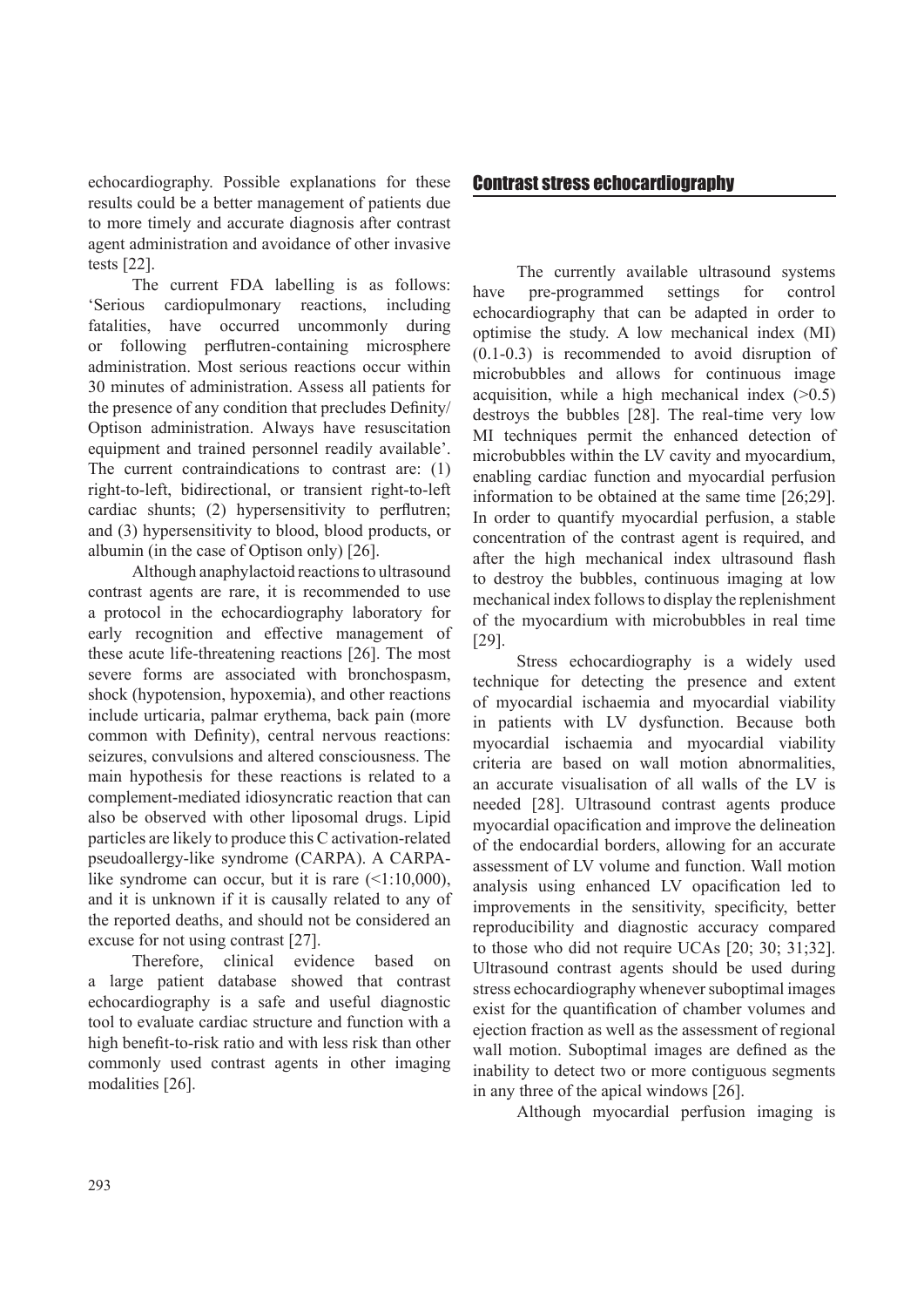not an approved indication for ultrasound contarst agents, it has been used in multiple clinical studies to examine perfusion to improve the detection of coronary artery disease in the emergency department, improve the detection of coronary artery disease during stress echocardiography and improve the diagnostic evaluation of cardiac masses [26]. Shah et al. showed that the incorporation of myocardial contrast echocardiography into a clinical stress echocardiography service is either of incremental benefit over wall motion (WM) analysis or gives added confidence with WM analysis in the majority of cases [33].

## **Conclusions**

Contrast use in patients with suboptimal images improves feasibility and accuracy of rest and stress echocardiography, provides additional information on myocardial perfusion, reduces the need for additional alternative imaging techniques and invasive investigation with clear evidence of safe use of contrast agents in echocardiography.

### References

- 1. Olszewski, R., Timperley, J., Szmigielski, C., Monaghan, M., Nihoyannopoulos, P., Senior, R., & Becher, H. (2007). The clinical applications of contrast echocardiography. *Eur J Echocardiogr, 8*(3), S13-23. doi:10.1016/j.euje.2007.03.021
- 2. Mulvagh, S. L., Rakowski, H., Vannan, M. A., Abdelmoneim, S. S., Becher, H., Bierig, S. M., Burns, P. N., Castello, R., Coon, P. D., Hagen, M. E., Jollis, J. G., Kimball, T.

R., Kitzman, D. W., Kronzon, I., Labovitz, A. J., Lang, R. M., Mathew, J., Moir, W. S., Nagueh, S. F., Pearlman, A. S., Perez, J. E., Porter, T. R., Rosenbloom, J., Strachan, G. M., Thanigaraj, S., Wei, K., Woo, A., Yu, E. H., Zoghbi, W. A., & American Society of, E. (2008). American Society of Echocardiography Consensus Statement on the Clinical Applications of Ultrasonic Contrast Agents in Echocardiography. *J Am Soc Echocardiogr, 21*(11), 1179-1201; quiz 1281. doi:10.1016/j.echo.2008.09.009

- 3. Weissman, N. J., Cohen, M. C., Hack, T. C., Gillam, L. D., Cohen, J. L., & Kitzman, D. W. (2000). Infusion versus bolus contrast echocardiography: a multicenter, open-label, crossover trial. *Am Heart J, 139*(3), 399-404.
- 4. Thanigaraj, S., Nease, R. F., Jr., Schechtman, K. B., Wade, R. L., Loslo, S., & Perez, J. E. (2001). Use of contrast for image enhancement during stress echocardiography is cost-effective and reduces additional diagnostic testing. *Am J Cardiol, 87*(12), 1430-1432.
- 5. Senior, R., Becher, H., Monaghan, M., Agati, L., Zamorano, J., Vanoverschelde, J. L., & Nihoyannopoulos, P. (2009). Contrast echocardiography: evidence-based recommendations by European Association of Echocardiography. *Eur J Echocardiogr, 10*(2), 194-212. doi:10.1093/ejechocard/ jep005
- 6. Mulvagh, S. L., DeMaria, A. N., Feinstein, S. B., Burns, P. N., Kaul, S., Miller, J. G., Monaghan, M., Porter, T. R., Shaw, L. J., & Villanueva, F. S. (2000). Contrast echocardiography: current and future applications. *J Am Soc Echocardiogr, 13*(4), 331-342.
- 7. Quaia, E. (2006). *Contrast Media in Ultrasonography: Basic Principles and Clinical Applications*: Springer Berlin Heidelberg.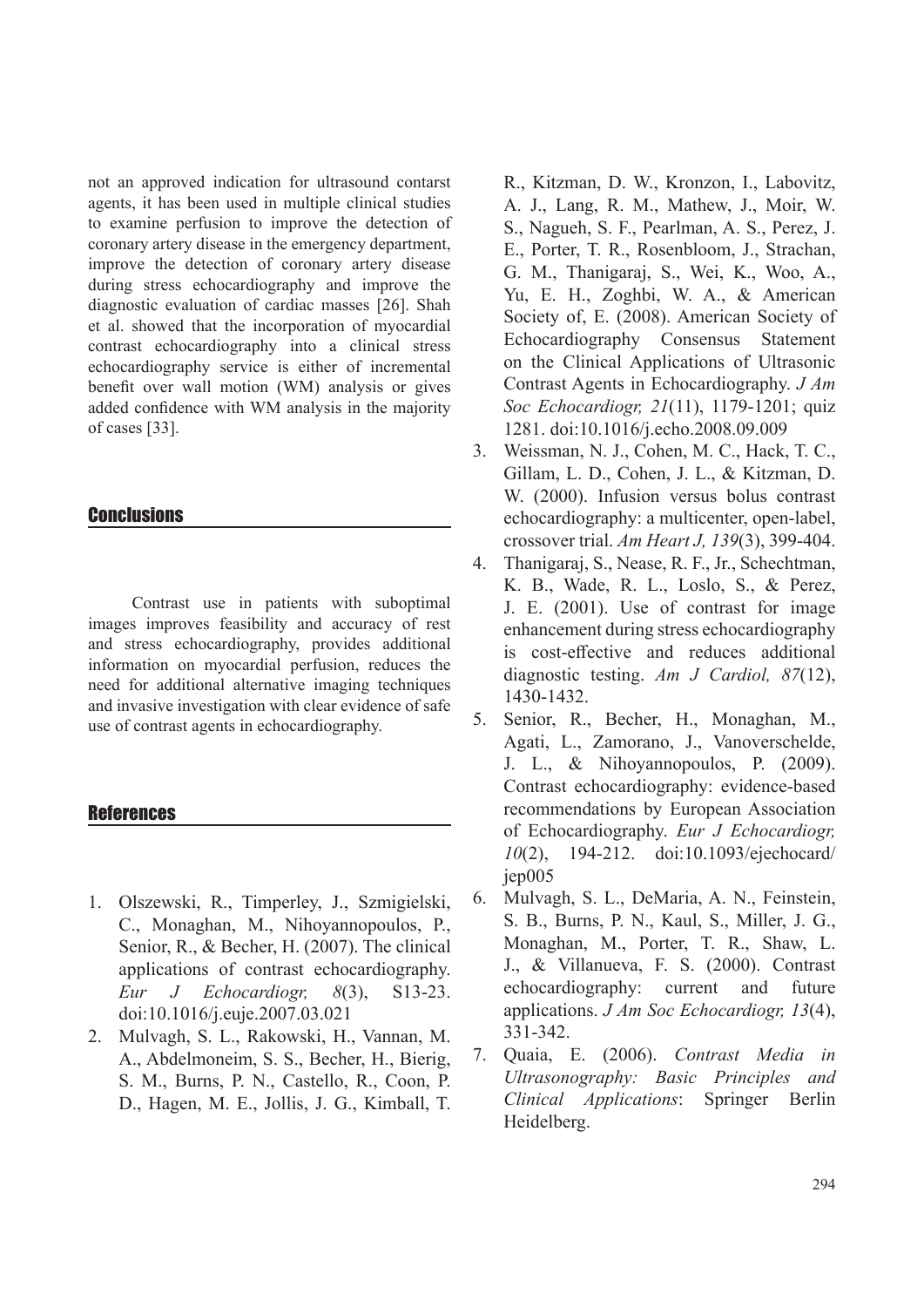- 8. Gramiak, R., & Shah, P. M. (1968). Echocardiography of the aortic root. *Invest Radiol, 3*(5), 356-366.
- 9. Feinstein, S. B., Shah, P. M., Bing, R. J., Meerbaum, S., Corday, E., Chang, B. L., Santillan, G., & Fujibayashi, Y. (1984). Microbubble dynamics visualized in the intact capillary circulation. *J Am Coll Cardiol, 4*(3), 595-600..
- 10. Shapiro, J. R., Reisner, S. A., Lichtenberg, G. S., & Meltzer, R. S. (1990). Intravenous contrast echocardiography with use of sonicated albumin in humans: systolic disappearance of left ventricular contrast after transpulmonary transmission. *J Am Coll Cardiol, 16*(7), 1603-1607..
- 11. Feinstein, S. B., Cheirif, J., Ten Cate, F. J., Silverman, P. R., Heidenreich, P. A., Dick, C., Desir, R. M., Armstrong, W. F., Quinones, M. A., & Shah, P. M. (1990). Safety and efficacy of a new transpulmonary ultrasound contrast agent: initial multicenter clinical results. *J Am Coll Cardiol, 16*(2), 316-324.
- 12. Schlief, R., Staks, T., Mahler, M., Rufer, M., Fritzsch, T., & Seifert, W. (1990). Successful opacification of the left heart chambers on echocardiographic examination after intravenous injection of a new saccharide based contrast agent. *Echocardiography, 7*(1), 61-64.
- 13. Beppu, S., Matsuda, H., Shishido, T., Matsumura, M., & Miyatake, K. (1997). Prolonged myocardial contrast echocardiography via peripheral venous administration of QW3600 injection (EchoGen): its efficacy and side effects. *J Am Soc Echocardiogr, 10*(1), 11-24
- 14. GE Healthcare. (2008). OPTISON prescribing Information. Retrieved from http://www. amershamhealth-us.com/optison/
- 15. Skyba, D. M., Camarano, G., Goodman, N. C., Price, R. J., Skalak, T. C., & Kaul, S. (1996). Hemodynamic characteristics, myocardial kinetics and microvascular rheology of FS-069, a second-generation echocardiographic contrast agent capable of producing myocardial opacification from a venous injection. *J Am Coll*

*Cardiol, 28*(5), 1292-1300. doi:10.1016/S0735- 1097(96)00328-2

- 16. Luminity Summary of Product Characteristics. (2008). Retrieved from http://www.ema. europa.eu/docs/en\_GB/document\_library/ EPAR - Product Information/human/000654/ WC500045020.pdf
- 17. Definity-FDA prescribing information, side effects and uses (2001). Retrieved from https:// www.accessdata.fda.gov/drugsatfda\_docs/ label/2011/021064s011lbl.pdf
- 18. Sontum, P. C. (2008). Physicochemical characteristics of Sonazoid, a new contrast agent for ultrasound imaging. *Ultrasound Med Biol, 34*(5), 824-833. doi:10.1016/j. ultrasmedbio.2007.11.006
- 19. SonoVue INN-sulphur hexafluoride- European Medicines Agency (2014). Retrieved from www. ema.europa.eu
- 20. Dolan, M. S., Gala, S. S., Dodla, S., Abdelmoneim, S. S., Xie, F., Cloutier, D., Bierig, M., Mulvagh, S. L., Porter, T. R., & Labovitz, A. J. (2009). Safety and efficacy of commercially available ultrasound contrast agents for rest and stress echocardiography a multicenter experience. *J Am Coll Cardiol, 53*(1), 32-38. doi:10.1016/j. jacc.2008.08.066
- 21. Main, M. L., Goldman, J. H., & Grayburn, P. A. (2007). Thinking outside the "box"-the ultrasound contrast controversy. *J Am Coll Cardiol, 50*(25), 2434-2437. doi:10.1016/j.jacc.2007.11.006
- 22. Main, M. L., Hibberd, M. G., Ryan, A., Lowe, T. J., Miller, P., & Bhat, G. (2014). Acute mortality in critically ill patients undergoing echocardiography with or without an ultrasound contrast agent. *JACC Cardiovasc Imaging, 7*(1), 40-48. doi:10.1016/j.jcmg.2013.08.012.
- 23. EMEA. Scientific Discussion. European Medicines Agency. (2004). Retrieved from CPMP/0053/01.http://www.emea.europa.eu/ humandocs/human/epar/sonovue/sonovue.htm
- 24. Van Camp, G., Droogmans, S., & Cosyns, B. (2007). Bio-effects of ultrasound contrast agents in daily clinical practice: fact or fiction?†. *European Heart Journal, 28*(10), 1190-1192. doi:10.1093/eurheartj/ehm110
- 25. EMEA. http://www.emea.europa.eu/,document